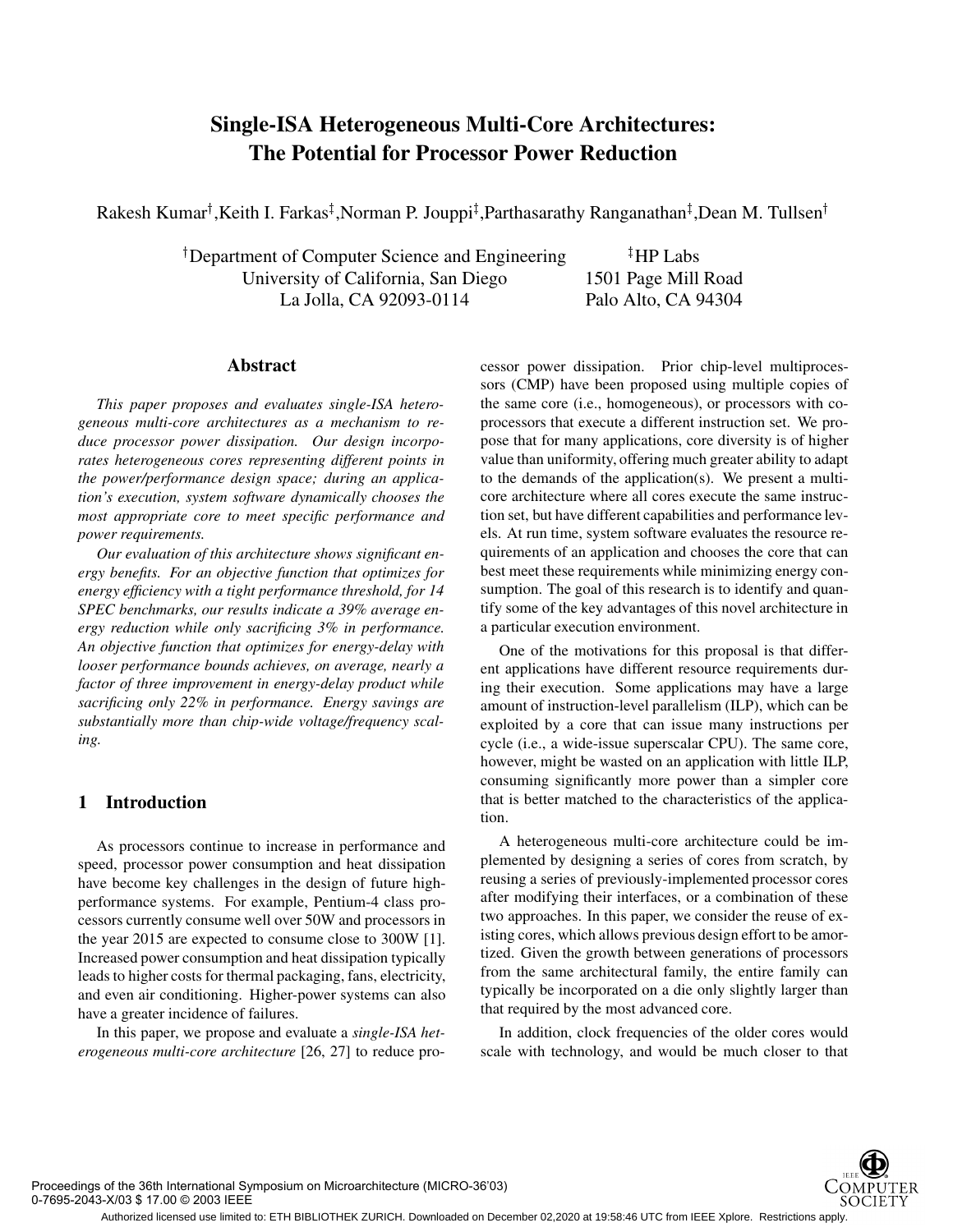of the latest processor technology than their original implementation clock frequency. Then, the primary criterion for selecting between different cores would be the performance of each architecture and the resulting energy dissipation.

In this paper, we model one example of a single-ISA heterogeneous architecture – it includes four representative cores (two in-order cores and two out-of-order cores) from an ordered complexity/performance continuum in the Alpha processor roadmap. We show that typical applications not only place highly varied demands on an execution architecture, but also that that demand can vary between phases of the same program. We assume the ability to dynamically switch between cores. This allows the architecture to adapt to differences between applications, differences between phases in the same application, or changing priorities of the processor or workload over time. We show reductions in processor energy-delay product as high as 84% (a six-fold improvement) for individual applications, and 63% overall. Energy-delay<sup>2</sup> (the product of energy and the square of the delay) reductions are as high as 75% (a four-fold improvement), and 50% overall. Chip-wide voltage/frequency scaling can do no better than break even on this metric. We examine oracle-driven core switching, to understand the limits of this approach, as well as realistic runtime heuristics for core switching.

The rest of the paper is organized as follows. Section 2 discusses the single-ISA heterogeneous multi-core architecture that we study. Section 3 describes the methodology used to study performance and power. Section 4 discusses the results of our evaluation while Section 5 discusses related work. Section 6 summarizes the work and discusses ongoing and future research.

# **2 Architecture**

This section gives an overview of a potential heterogeneous multi-core architecture and core-switching approach.

The architecture consists of a chip-level multiprocessor with multiple, diverse processor cores. These cores all execute the same instruction set, but include significantly different resources and achieve different performance and energy efficiency on the same application. During an application's execution, the operating system software tries to match the application to the different cores, attempting to meet a defined objective function. For example, it may be trying to meet a particular performance requirement or goal, but doing so with maximum energy efficiency.

### **2.1 Discussion of Core Switching**

There are many reasons why the best core for execution may vary over time. The demands of executing code vary

widely between applications; thus, the best core for one application will often not be the best for the next, given a particular objective function (assumed to be some combination of energy and performance). In addition, the demands of a single application can also vary across phases of the program.

Even the objective function can change over time, as the processor changes power conditions (e.g., plugged vs. unplugged, full battery vs. low battery, thermal emergencies), as applications switch (e.g., low priority vs. high priority job), or even within an application (e.g., a real-time application is behind or ahead of schedule).

The experiments in this paper explore only a subset of these possible changing conditions. Specifically, it examines adaptation to phase changes in single applications. However, by simulating multiple applications and several objective functions, it also indirectly examines the potential to adapt to changing applications and objective functions. We believe a real system would see far greater opportunities to switch cores to adapt to changing execution and environmental conditions than the narrow set of experiments exhibited here.

This work examines a diverse set of execution cores. In a processor where the objective function is static (and perhaps the workload is well known), some of our results indicate that a smaller set of cores (often two) will suffice to achieve very significant gains. However, if the objective function varies over time or workload, a larger set of cores has even greater benefit.

#### **2.2 Choice of cores.**

To provide an effective platform for a wide variety of application execution characteristics and/or system priority functions, the cores on the heterogeneous multi-core processor should cover both a wide and evenly spaced range of the complexity/performance design space.

In this study, we consider a design that takes a series of previously implemented processor cores with slight changes to their interface – this choice reflects one of the key advantages of the CMP architecture, namely the effective amortization of design and verification effort. We include four Alpha cores – EV4 (Alpha 21064), EV5 (Alpha 21164), EV6 (Alpha 21264) and a single-threaded version of the EV8 (Alpha 21464), referred to as EV8-. These cores demonstrate strict gradation in terms of complexity and are capable of sharing a single executable. We assume the four cores have private L1 data and instruction caches and share a common L2 cache, phase-lock loop circuitry, and pins.

We chose the cores of these off-the-shelf processors due to the availability of real power and area data for these processors, except for the EV8 where we use projected numbers [10, 12, 23, 30]. All these processors have 64-bit archi-

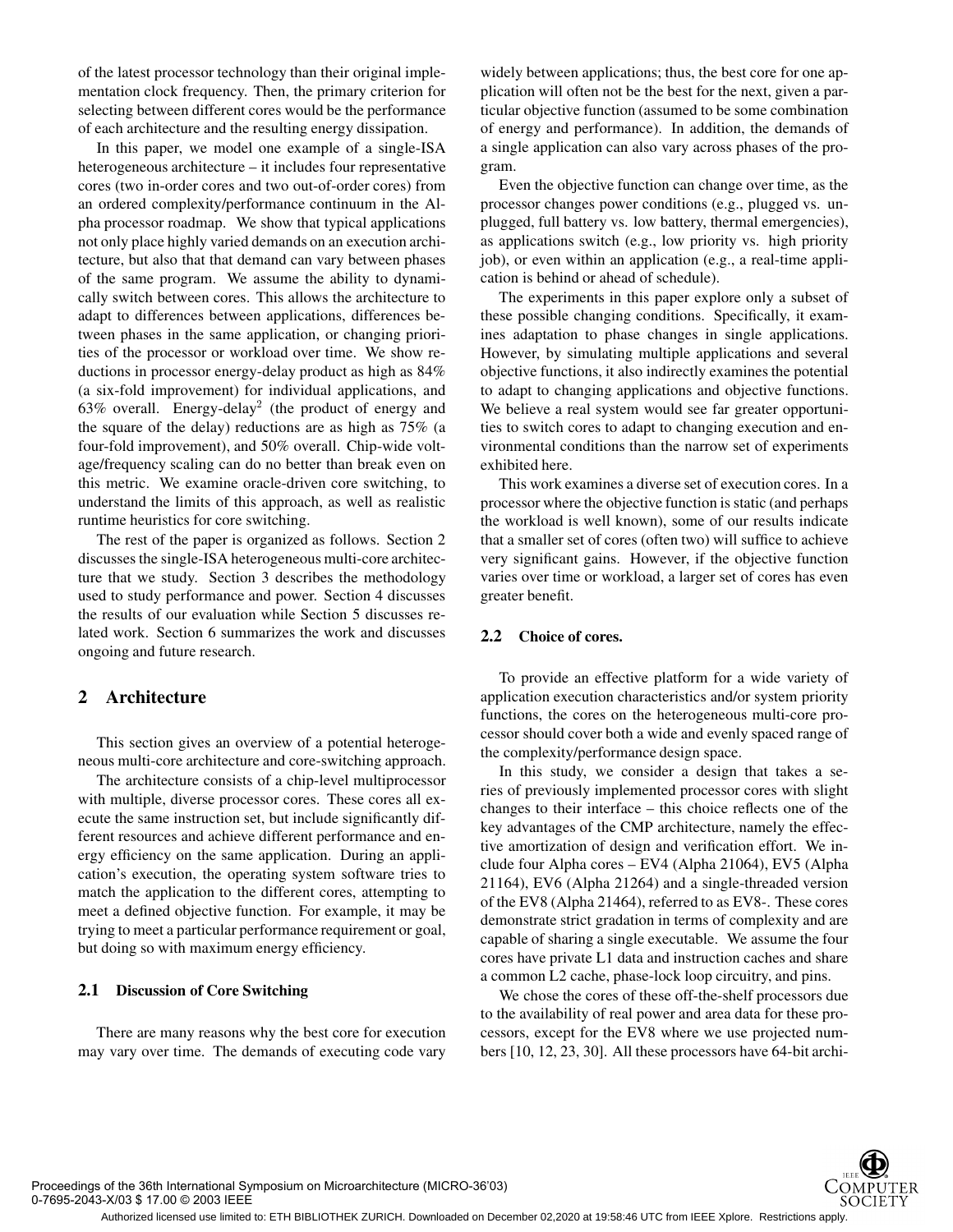

**Figure 1. Relative sizes of the cores used in the study**

tectures. Note that technology mapping across a few generations has been shown to be feasible [24].

Figure 1 shows the relative sizes of the cores used in the study, assuming they are all implemented in a 0.10 micron technology (the methodology to obtain this figure is described in the next section). It can be seen that the resulting core is only modestly (within 15%) larger than the EV8 core by itself.

Minor differences in the ISA between processor generations are handled easily. Either programs are compiled to the least common denominator (the EV4), or we use software traps for the older cores. If extensive use is made of the software traps, our mechanisms will naturally shy away from those cores, due to the low performance.

For this research, to simplify the initial analysis of this new execution paradigm, we assume only one application runs at a time on only one core. This design point could either represent an environment targeted at a single application at a time, or modeling policies that might be employed when a multithreaded multi-core configuration lacks thread parallelism. Because we assume a maximum of one thread running, the multithreaded features of EV8 are not needed. Hence, these are subtracted from the model, as discussed in Section 3. In addition, this assumption means that we do not need more than one of any core type. Finally, since only one core is active at a time, we implement cache coherence by ensuring that dirty data is flushed from the current core's L1 data cache before execution is migrated to another core.

This particular choice of architectures also gives a clear ordering in both power dissipation and expected performance. This allows the best coverage of the design space for a given number of cores and simplifies the design of core-switching algorithms.

#### **2.3 Switching applications between cores.**

Typical programs go through phases with different execution characteristics [35, 39]. Therefore, the best core during one phase may not be best for the next phase. This observation motivates the ability to dynamically switch cores in mid execution to take full advantage of our heterogeneous architecture.

There is a cost to switching cores, so we must restrict the granularity of switching. One method for doing this would switch only at operating system timeslice intervals, when execution is in the operating system, with user state already saved to memory. If the OS decides a switch is in order, it powers up the new core, triggers a cache flush to save all dirty cache data to the shared L2, and signals the new core to start at a predefined OS entry point. The new core would then power down the old core and return from the timer interrupt handler. The user state saved by the old core would be loaded from memory into the new core at that time, as a normal consequence of returning from the operating system. Alternatively, we could switch to different cores at the granularity of the entire application, possibly chosen statically. In this study, we consider both these options.

In this work, we assume that unused cores are completely powered down, rather than left idle. Thus, unused cores suffer no static leakage or dynamic switching power. This does, however, introduce a latency for powering a new core up. We estimate that a given processor core can be powered up in approximately one thousand cycles of the 2.1GHz clock. This assumption is based on the observation that when we power down a processor core we do not power down the phase-lock loop that generates the clock for the core. Rather, in our multi-core architecture, the same phase-lock loop generates the clocks for all cores. Consequently, the power-up time of a core is determined by the time required for the power buses to charge and stabilize. In addition, to avoid injecting excessive noise on the power bus bars of the multi-core processor, we assume a staged power up would be used.

In addition, our experiments confirm that switching cores at operating-system timer intervals ensures that the switching overhead has almost no impact on performance, even with the most pessimistic assumptions about power-up time, software overhead, and cache cold start effects. However, these overheads are still modeled in our experiments in Section 4.4.

# **3 Methodology**

This section discusses the various methodological challenges of this research, including modeling the power, the real estate, and the performance of the heterogeneous multicore architecture.

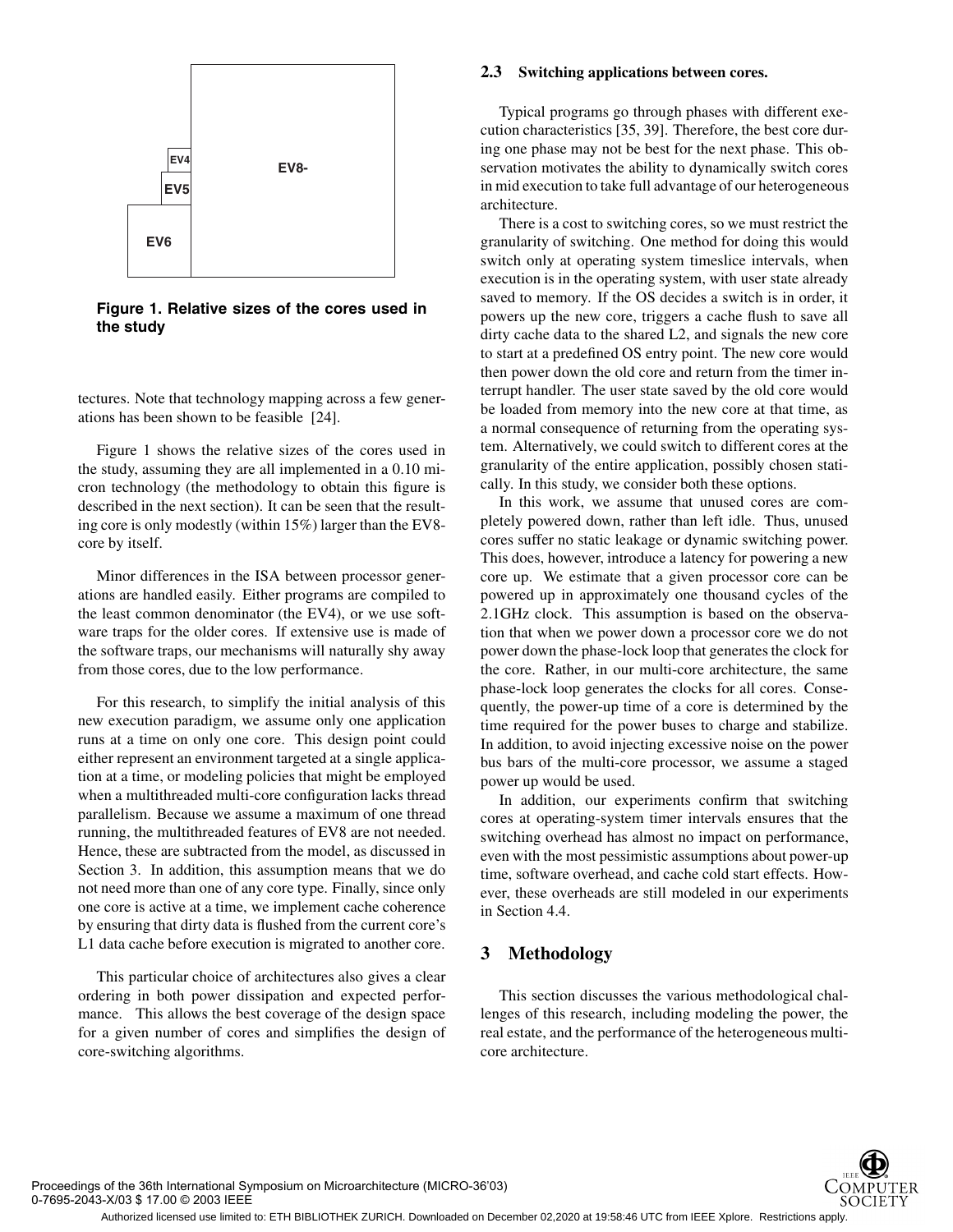| <b>Processor</b>       | EV4         | EV5          | EV6               | <b>EV8-</b>                  |
|------------------------|-------------|--------------|-------------------|------------------------------|
| <b>Issue-width</b>     |             |              | 6 (OOO)           | 8 (000)                      |
| <b>I-Cache</b>         | 8KB, DM     | 8KB, DM      | 64KB, 2-way       | 64KB, 4-way                  |
| <b>D-Cache</b>         | 8KB. DM     | 8KB, DM      | $64KB$ , $2$ -way | 64KB, 4-way                  |
| <b>Branch Pred.</b>    | $2KB.1-bit$ | $2K$ -gshare | hybrid 2-level    | hybrid 2-level (2X EV6 size) |
| <b>Number of MSHRs</b> |             |              |                   |                              |

#### **Table 1. Configuration of the cores**

#### **3.1 Modeling of CPU Cores**

The cores we simulate are roughly modeled after cores of EV4 (Alpha 21064), EV5 (Alpha 21164), EV6 (Alpha 21264) and EV8-. EV8- is a hypothetical single-threaded version of EV8 (Alpha 21464). The data on the resources for EV8 was based on predictions made by Joel Emer [12] and Artur Klauser [23], conversations with people from the Alpha design team, and other reported data [10, 30]. The data on the resources of the other cores are based on published literature on these processors [2, 3, 4].

The multi-core processor is assumed to be implemented in a 0.10 micron technology. The cores have private firstlevel caches, and share an on-chip 3.5 MB 7-way setassociative L2 cache. At 0.10 micron, this cache will occupy an area just under half the die size of the Pentium 4. All the cores are assumed to run at 2.1GHz. This is the frequency at which an EV6 core would run if its 600MHz, 0.35 micron implementation was scaled to a 0.10 micron technology. In the Alpha design, the amount of work per pipe stage was relatively constant across processor generations [7, 11, 12, 15]; therefore, it is reasonable to assume they can all be clocked at the same rate when implemented in the same technology (if not as designed, processors with similar characteristics certainly could). The input voltage for all the cores is assumed to be 1.2V.

Note that while we took care to model real architectures that have been available in the past, we could consider these as just sample design points in the continuum of processor designs that could be integrated into a heterogeneous multiple-core architecture. These existing designs already display the diversity of performance and power consumption desired. However, a custom or partially custom design would have much greater flexibility in ensuring that the performance and power space is covered in the most appropriate manner, but sacrificing the design time and verification advantages of the approach we follow in this work.

Table 1 summarizes the configurations that were modeled for various cores. All architectures are modeled as accurately as possible, given the parameters in Table 1, on a highly detailed instruction-level simulator. However, we did not faithfully model every detail of each architecture; we were most concerned with modeling the approximate spaces each core covers in our complexity/performance continuum.

Specific instances of deviations from exact design parameters include the following. Associativity of the EV8 caches is double the associativity of equally-sized EV6 caches. EV8- uses a tournament predictor double the size of the EV6 branch predictor. All the caches are assumed to be non-blocking, but the number of MSHRs is assumed to double with successive cores to adjust to increasing issue width. All the out-of-order cores are assumed to have big enough re-order buffers and large enough load/store queues to ensure no conflicts for these structures.

The various miss penalties and L2 cache access latencies for the simulated cores were determined using CACTI. CACTI [37] provides an integrated model of cache access time, cycle time, area, aspect ratio, and power. To calculate the penalties, we used CACTI to get access times and then added one cycle each for L1-miss detection, going to L2, and coming from L2. For calculating the L2 access time, we assume that the L2 data and tag access are serialized so that the data memories don't have to be cycled on a miss and only the required set is cycled on a hit. Memory latency was set to be 150ns.

### **3.2 Modeling Power**

Modeling power for this type of study is a challenge. We need to consider cores designed over the time span of more than a decade. Power depends not only on the configuration of a processor, but also on the circuit design style and process parameters. Also, actual power dissipation varies with activity, though the degree of variability again depends on the technology parameters as well as the gating style used.

No existing architecture-level power modeling framework accounts for all of these factors. Current power models like Wattch [8] are primarily meant for activity-based architectural level power analysis and optimizations within a single processor generation, not as a tool to compare the absolute power consumption of widely varied architectures. We integrated Wattch into our architectural simulator and simulated the configuration of various cores implemented in their original technologies to get an estimate of the maximum power consumption of these cores as well as the typical power consumption running various applications. We found that Wattch did not, in general, reproduce published peak and typical power for the variety of processor configurations we are using.

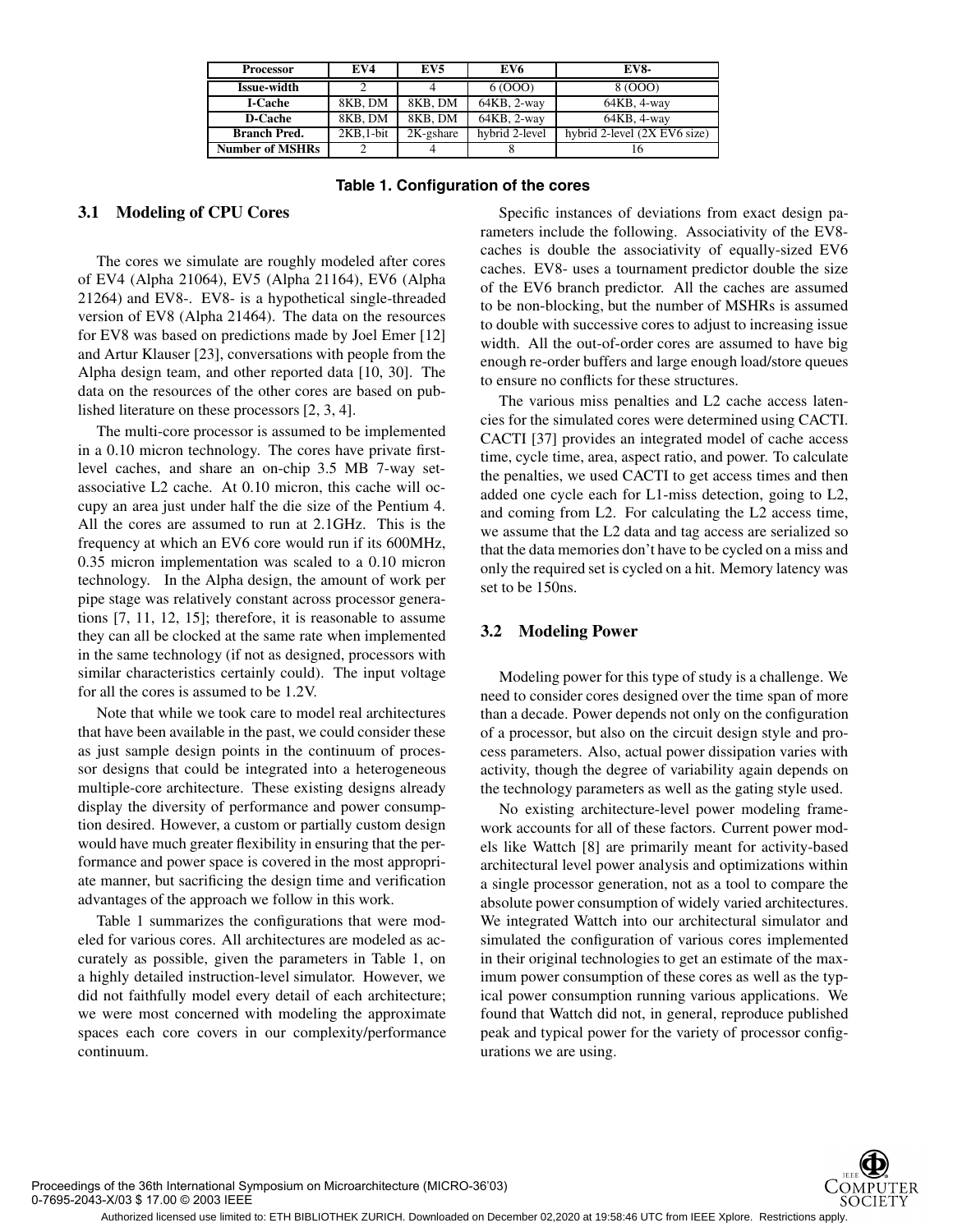Therefore we use a hybrid power model that uses estimates from Wattch, along with additional scaling and offset factors to calibrate for technology factors. This model not only accounts for activity-based dissipation, but also accounts for the design style and process parameter differences by relying on measured datapoints from the manufacturers.

To solve for the calibration factors, this methodology requires peak and typical power values for the actual processors and the corresponding values reported by Wattch. This allows us to establish scaling factors that use the output of Wattch to estimate the actual power dissipation within the expected range for each core. To obtain the values for the processor cores, we derive the values from the literature; Section 3.2.1 discusses our derivation of peak power, and Section 3.2.2 discusses our derivation of typical power. For the corresponding Wattch values, we estimate peak power for each core given peak activity assumptions for all the hardware structures, and use the simulator to derive typical power consumed for SPEC2000 benchmarks.

This methodology then both reproduces published results and scales reasonably accurately with activity. While this is not a perfect power model, it will be far more accurate than using Wattch alone, or relying simply on reported average power.

#### **3.2.1 Estimating Peak Power**

This section details the methodology for estimating peak power dissipation of the cores. Table 2 shows our power and area estimates for the cores. We start with the peak power data of the processors obtained from data sheets and conference publications [2, 3, 4, 10, 23]. To derive the peak power dissipation in the core of a processor from the published numbers, the power consumed in the L2 caches and at the output pins of the processor must be subtracted from the published value. Power consumption in the L2 caches under peak load was determined using CACTI, starting by finding the energy consumed per access and dividing by the effective access time. Details on *bitouts*, the extent of pipelining during accesses, etc. were obtained from data sheets (except for EV8-). For the EV8 L2, we assume 32 byte (288 bits including ECC) transfers on reads and writes to the L1 cache. We also assume the L2 cache is doubly pumped.

The power dissipation at the output pins is calculated using the formula:  $P = (1/2)CV^2f$ .

The values of V (bus voltage), f (effective bus frequency) and C (load capacitance) were obtained from data sheets. Effective bus frequency was calculated by dividing the peak bandwidth of the data bus by the maximum number of data output pins which are active per cycle. The address bus was assumed to operate at the same effective frequency. For processors like the EV4, the effective frequency of the bus connecting to the off-chip cache is different from the effective frequency of the system bus, so power must be calculated separately for those buses. We assume the probability that a bus line changes state is 0.5. For calculating the power at the output pins of EV8, we used the projected values for V and f. We assumed that half of the pins are input pins. Also, we assume that pin capacitance scales as the square root of the technology scaling factor. Due to reduced resources, we assumed that the EV8- core consumes 80% of the calculated EV8 core-power. This reduction is primarily due to smaller issue queues and register files. The power data was then scaled to the 0.10 micron process. For scaling, we assumed that power dissipation varies directly with frequency, quadratically with input voltage, and is proportional to feature-size.

The second column in Table 2 summarizes the power consumed by the cores at 0.10 micron technology. As can be seen from the table, the EV8- core consumes almost 20 times the peak power and more than 80 times the real estate of the EV4 core.

CACTI was also used to derive the energy per access of the shared L2 cache, for use in our simulations. We also estimated power dissipation at the output pins of the L2 cache due to L2 misses. For this, we assume 400 output pins. We assume a load capacitance of 50pF and a bus voltage of 2.5V. Again, an activity factor of 0.5 for bit-line transitions is assumed. We also ran some experiments with a detailed model of off-chip memory access power, but found that the level of off-chip activity is highly constant across cores, and did not impact our results.

#### **3.2.2 Estimating Typical Power**

Values for typical power are more difficult to obtain, so we rely on a variety of techniques and sources to arrive at these values.

Typical power for the EV6 and EV8- assume similar peak to typical ratios as published data for Intel processors of the same generation (the 0.13 micron Pentium 4 [5] for EV8-, and the 0.35 micron late-release Pentium Pro [18, 22] for the EV6).

EV4 and EV5 typical power is extrapolated from these results and available thermal data [2, 3] assuming a approximately linear increase in power variation over time, due to wider issue processors and increased application of clock gating.

These typical values are then scaled in similar ways to the peak values (but using measured typical activity) to derive the power for the cores alone. Table 2 gives the derived typical power for each of our cores. Also shown, for each core, is the range in power demand for the actual applications we run, expressed as a percentage of typical power.

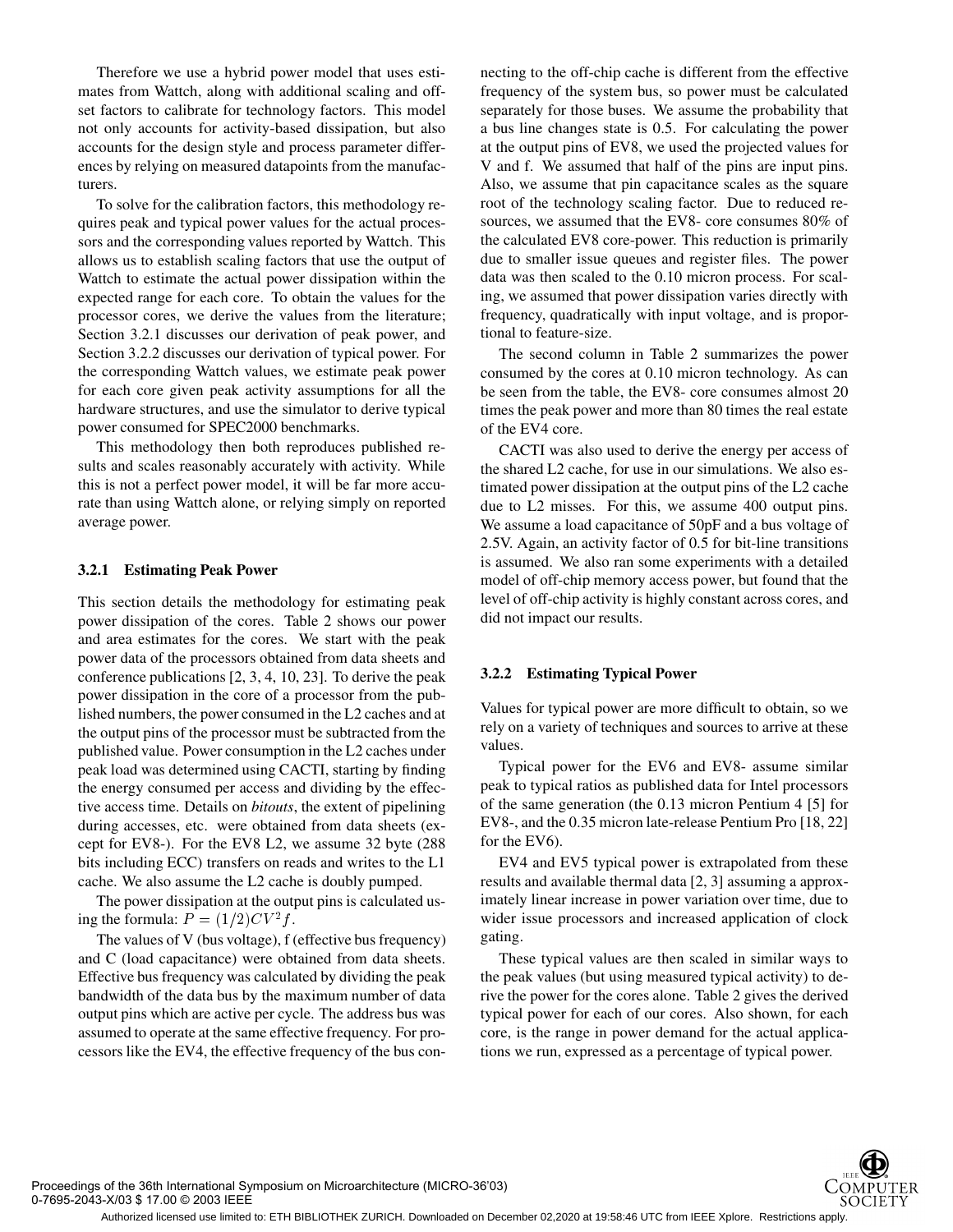| Core            | Peak-power<br>(Watts) | Core-area<br>(mm <sup>2</sup> ) | <b>Typical-power</b><br>(Watts) | Range<br>(%) |
|-----------------|-----------------------|---------------------------------|---------------------------------|--------------|
| EV4             | 4.97                  | 2.87                            | 3.73                            | 92-107       |
| EV <sub>5</sub> | 9.83                  | 5.06                            | 6.88                            | 89-109       |
| EV6             | 17.80                 | 24.5                            | 10.68                           | 86-113       |
| <b>EV8-</b>     | 92.88                 | 236                             | 46.44                           | 82-128       |

**Table 2. Power and area statistics of the cores**

| Program | Description                                       |
|---------|---------------------------------------------------|
| ammp    | <b>Computational Chemistry</b>                    |
| applu   | Parabolic/Elliptic Partial Differential Equations |
| apsi    | Meteorology: Pollutant Distribution               |
| art     | <b>Image Recognition/Neural Networks</b>          |
| bzip2   | Compression                                       |
| crafty  | Game Playing: Chess                               |
| eon     | <b>Computer Visualization</b>                     |
| equake  | Seismic Wave Propagation Simulation               |
| fma3d   | Finite-element Crash Simulation                   |
| gzip    | Compression                                       |
| mcf     | Combinatorial Optimization                        |
| twolf   | <b>Place and Route Simulator</b>                  |
| vortex  | <b>Object-oriented Database</b>                   |
| wupwise | Physics/Quantum Chromodynamics                    |

### **Table 3. Benchmarks simulated.**

#### **3.2.3 Power Model Sensitivity**

While our methodology includes several assumptions based on common rules-of-thumb used in typical processor design, we performed several sensitivity experiments with widely different assumptions about the range of power dissipation in the core. Our results show very little difference in the qualitative results in this research. *For any reasonable assumptions about the range, the power differences between cores still dominates the power difference between applications on the same core.* Furthermore, as noted previously, the cores can be considered as just sample design points in the continuum of processor designs that could be integrated into a heterogeneous multiple-core architecture.

# **3.3 Estimating Chip Area**

Table 2 also summarizes the area occupied by the cores at 0.10 micron (also shown in Figure 1). The area of the cores (except EV8-) is derived from published photos of the dies after subtracting the area occupied by I/O pads, interconnection wires, the bus-interface unit, L2 cache, and control logic. Area of the L2 cache of the multi-core processor is estimated using CACTI.

The die size of EV8 was predicted to be 400  $mm^2$  [33]. To determine the core size of EV8-, we subtract out the estimated area of the L2 cache (using CACTI). We also account for reduction in the size of register files, instruction queues, reorder buffer, and renaming tables to account for the single-threaded EV8-. For this, we use detailed models of the register bit equivalents (rbe) [31] for register files, reorder buffer and renaming tables at the original and reduced sizes. The sizes of the original and reduced instruction queue sizes were estimated from examination of MIPS R10000 and HP PA-8000 data [9, 25], assuming that the area grows more than linear with respect to the number of entries  $(num\_entries^{1.5})$ . The area data is then scaled for the 0.10 micron process.

## **3.4 Modeling Performance**

In this paper, we simulate the execution of 14 benchmarks from the SPEC2000 benchmark suite, including 7 from SPECint and 7 from SPECfp. These are listed in Table 3.

Benchmarks are simulated using SMTSIM, a cycleaccurate, execution-driven simulator that simulates an outof-order, simultaneous multithreading processor [38], used in non-multithreading mode for this research. SMTSIM executes unmodified, statically linked Alpha binaries. The simulator was modified to simulate a multi-core processor comprising four heterogeneous cores sharing an on-chip L2 cache and the memory subsystem.

In all simulations in this research we assume a single thread of execution running on one core at a time. Switching execution between cores involves flushing the pipeline of the "active" core and writing back all its dirty L1 cache lines to the L2 cache. The next instruction is then fetched into the pipeline of the new core. The execution time and energy of this overhead, as well as the startup effects on the new core, are accounted for in our simulations of the dynamic switching heuristics in Section 4.4.

The simpoint tool [36] is used to determine the number of committed instructions which need to be fast-forwarded so as to capture the representative program behavior during simulation. After fast-forwarding, we simulate 1 billion instructions. All benchmarks are simulated using *ref* inputs.

### **4 Discussion and Results**

This section examines the effectiveness of single-ISA heterogeneous multi-core designs in reducing the power dissipation of processors. Section 4.1 examines the relative energy efficiency across cores, and how it varies by application and phase. Later sections use this variance, demonstrating both oracle and realistic core switching heuristics to maximize particular objective functions.

## **4.1 Variation in Core Performance and Power**

As discussed in Section 2, this work assumes that the performance ratios between our processor cores is not constant, but varies across benchmarks, as well as over time on a single benchmark. This section verifies that premise.



Proceedings of the 36th International Symposium on Microarchitecture (MICRO-36'03) 0-7695-2043-X/03 \$ 17.00 © 2003 IEEE

Authorized licensed use limited to: ETH BIBLIOTHEK ZURICH. Downloaded on December 02,2020 at 19:58:46 UTC from IEEE Xplore. Restrictions apply.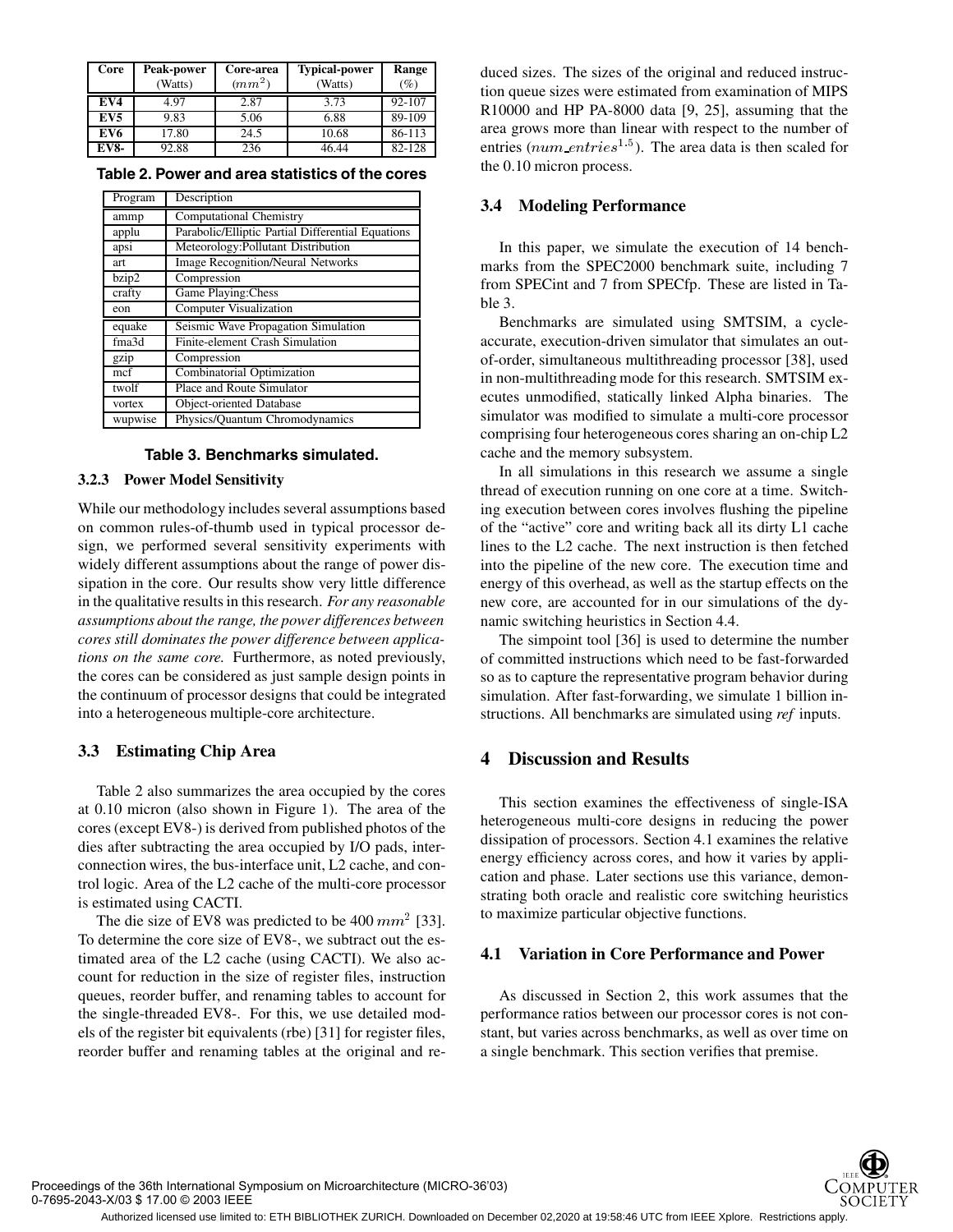Figure 2(a) shows the performance measured in million instructions committed per second (IPS) of one representative benchmark, *applu*. In the figure, a separate curve is shown for each of the five cores, with each data point representing the IPS over the preceding 1 million committed instructions.

With *applu*, there are very clear and distinct phases of performance on each core, and the relative performance of the cores varies significantly between these phases. Nearly all programs show clear phased behavior, although the frequency and variety of phases varies significantly.

If relative performance of the cores varies over time, it follows that energy efficiency will also vary. Figure 3 shows one metric of energy efficiency (defined in this case as  $IPS^2/Watt$  of the various cores for the same benchmark.  $IPS^2/Watt$  is merely the inverse of Energy-Delay product. As can be seen, the relative value of the energydelay product among cores, and even the ordering of the cores, varies from phase to phase.

## **4.2 Oracle Heuristics for Dynamic Core Selection**

This section examines the limits of power and efficiency improvements possible with a heterogeneous multi-core architecture. The ideal core-selection algorithm depends heavily on the particular goals of the architecture or application. This section demonstrates oracle algorithms that maximize two sample objective functions. The first optimizes for energy efficiency with a tight performance threshold. The second optimizes for energy-delay product with a looser performance constraint.

These algorithms assume perfect knowledge of the performance and power characteristics at the granularity of intervals of one million instructions (corresponding roughly to an OS time-slice interval). It should be noted that choosing the core that minimizes energy or the energydelay product over each interval subject to performance constraints does not give an optimal solution for the global energy or energy-delay product; however, the algorithms do produce good results.

#### **4.2.1 Oracle based on energy metric**

The first oracle that we study seeks to minimize the energy per committed instruction (and thus, the energy used by the entire program). For each interval, the oracle chooses the core that has the lowest energy consumption, given the constraint that performance has always to be maintained within 10% of the EV8- core for each interval. This constraint assumes that we are willing to give up performance to save energy but only up to a point. Figure 2(b) shows the core selected in each interval for *applu*.

For *applu*, we observe that the oracle chooses to switch to EV6 in several phases even though EV8- performs bet-



# **Figure 2. (a) Performance of** *applu* **on the four cores (b) Oracle switching for energy (c) Oracle switching for energy-delay product.**

ter. This is because EV6 is the less power-consuming core and still performs within the threshold. The oracle even switches to EV4 and EV5 in a small number of phases. Table 4 shows the results for all benchmarks. In this, and all following results, performance degradation and energy savings are always given relative to EV8- performance. As can be seen, this heuristic achieves an average energy reduction of 38% (see column 8) with less than 4% average performance degradation (column 9). Five benchmarks (*ammp, fma3d, mcf, twolf, crafty*) achieve no gain because switching was denied by the performance constraint. Excluding these benchmarks, the heuristic achieves an average energy reduction of 60% with about 5% performance degradation.

#### **4.2.2 Oracle based on the energy-delay metric.**

Our second oracle utilizes the *energy-delay product* metric. The energy-delay product seeks to characterize the impor-

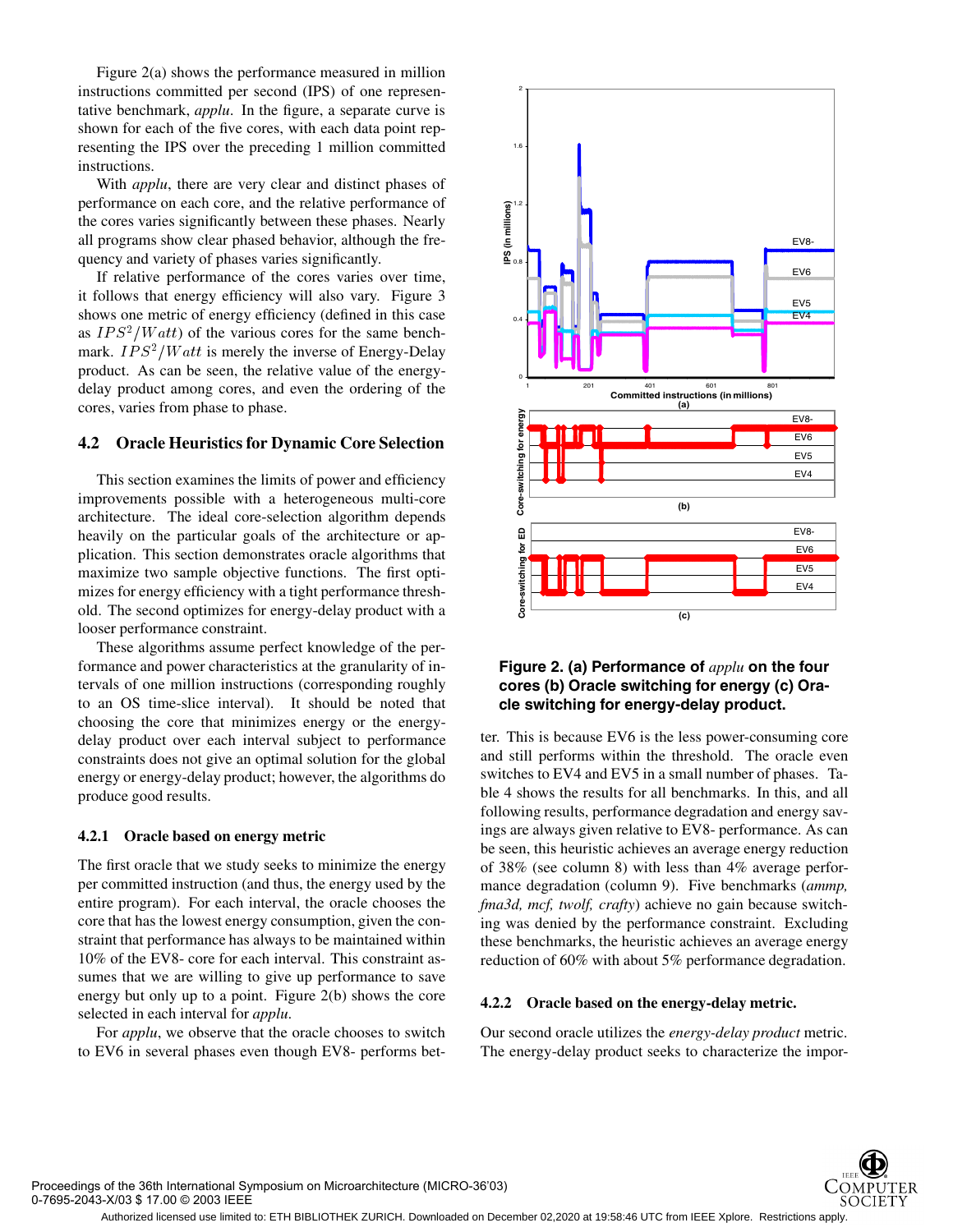

## **Figure 3.** *applu* **energy efficiency.**  $IPS^2/W$  **Periodi varies inversely with energy-delay product**

tance of both energy and response time in a single metric, under the assumption that they have equal importance. Our oracle minimizes energy-delay product by always selecting the core that maximizes  $IPS^2/Watt$  over an interval. We again impose a performance threshold, but relax it due to the fact that energy-delay product already accounts for performance degradation. In this case, we require that each interval maintains performance within 50% of EV8-.

Figure 2(c) shows the cores chosen for *applu*. Table 5 shows the results for all benchmarks. As can be seen, the average reduction in energy-delay is about 63%; the average energy reductions are 73% and the average performance degradation is 22%. All but one of the fourteen benchmarks have fairly significant (47% to 78%) reductions in energy-delay savings. The corresponding reductions in performance ranges from 4% to 45%. As before, switching activity and the usage of the cores varies. This time, EV8 never gets used. EV6 emerges as the dominant core. Given our relaxed performance constraint, there is a greater usage of the lower-power cores compared to the previous experiment.

# **4.2.3 Comparison with chip-wide voltage/frequency scaling**

Both Tables 4 and 5 also show results for Energy-Delay<sup>2</sup> [40] improvements. Improvements are 35-50% on average. This is instructive because chip-wide voltage/frequency scaling can do no better than break even on this metric, demonstrating that this approach has the potential to go well beyond the capabilities of that technique.

In other experiments specifically targeting the  $ED<sup>2</sup>$  metric (again with the 50% performance threshold), we saw 53.3% reduction in energy-delay<sup>2</sup> with  $14.8\%$  degradation in performance.

# **4.3 Static Core Selection**

This section examines the necessity of dynamic switching between cores by measuring the effectiveness of an oracle-based static assignment of benchmark to core (for just one of our sample objective functions). This models a system that accurately selects a single core to run for the duration of execution, perhaps based on compiler analysis, profiling, past history, or simple sampling.

Table 6 summarizes the results when a static oracle selects the best core for energy. As in the earlier dynamic results, a performance threshold (this time over the duration of the benchmark) is applied. EV6 is the only core other than EV8 which gets used. This is because of the stringent performance constraint. Average energy savings is 32%. Excluding the benchmarks which remain on EV8, average energy savings is 74.3%. Average performance degradation is 2.6%. This low performance loss leads to particularly high savings for both energy-delay and energy-delay . Average energy savings is 31% and average energy-delay savings is 30%.

Also shown is a corresponding dynamic technique. For a fair comparison, we apply a global runtime performance constraint rather than a per-interval constraint. That is, any core can be chosen in an interval as long as the accumulated runtime up to this point (including all core choices made on earlier intervals) remains within 10% of the EV8- alone. This gives a more fair comparison with the static technique.

# **4.4 Realistic Dynamic Switching Heuristics**

This section examines the extent to which the energy benefits in the earlier sections can be achieved with a real system implementation that does not depend on oracular future knowledge. We do, however, assume an ability to track both the accumulated performance and energy over a past interval. This functionality either already exists or is easy to implement. This section is intended to be an existence proof of effective core selection algorithms, rather than a complete evaluation of the switching design space. We only demonstrate a few simple heuristics for selecting the core to run on. The heuristics seek to minimize overall energy-delay product during program execution.

Our previous oracle results were idealized not only with respect to switching algorithms, but also ignored the cost of switching (power-up time, flushing dirty pages to the L2 cache and experiencing cold-start misses in the new L1 cache and TLB) both in performance and power. The

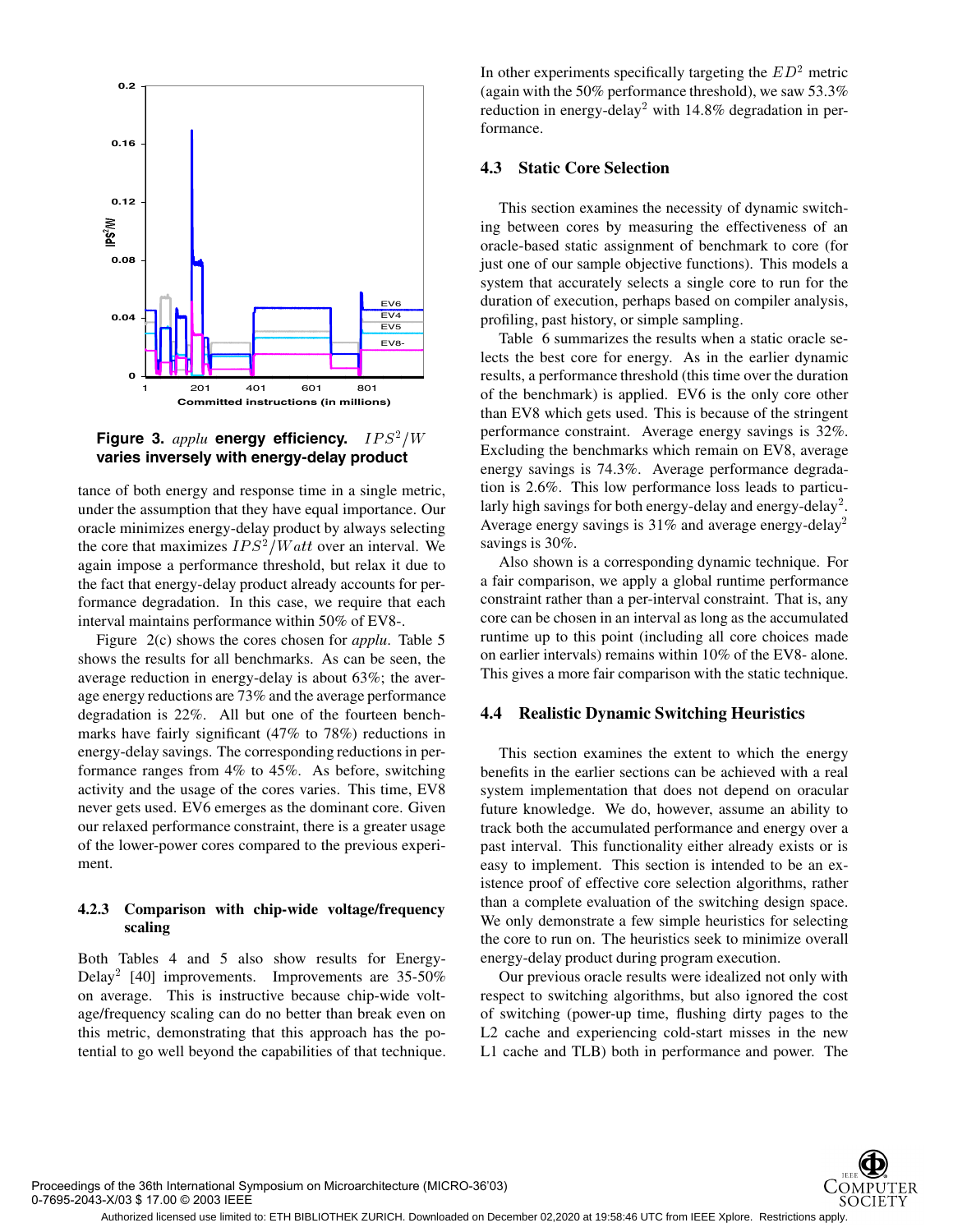| <b>Benchmark</b> | Total          |              |                 | % of instructions per core |             | Energy     | ED.        | ED <sup>2</sup> | Perf.        |
|------------------|----------------|--------------|-----------------|----------------------------|-------------|------------|------------|-----------------|--------------|
|                  | switches       | EV4          | EV <sub>5</sub> | EV <sub>6</sub>            | <b>EV8-</b> | Savings(%) | Savings(%) | Savings(%)      | Loss $(\% )$ |
| ammp             | $\Omega$       | $\Omega$     | 0               | 0                          | 100         | $\Omega$   | 0          | $\Omega$        | $\Omega$     |
| applu            | 27             | 2.2          | 0.1             | 54.5                       | 43.2        | 42.7       | 38.6       | 33.6            | 7.1          |
| apsi             | $\overline{c}$ | $\Omega$     | $\Omega$        | 62.2                       | 37.8        | 27.6       | 25.3       | 22.9            | 3.1          |
| art              | $\Omega$       | $\Omega$     | $\Omega$        | 100                        | $\Omega$    | 74.4       | 73.5       | 72.6            | 3.3          |
| equake           | 20             | $\Omega$     | 0               | 97.9                       | 2.1         | 72.4       | 71.3       | 70.1            | 3.9          |
| fma3d            | $\Omega$       | $\Omega$     | $\theta$        | $\Omega$                   | 100         | $\Omega$   | $\Omega$   | $\Omega$        | $\Omega$     |
| wupwise          | 16             | $\Omega$     | $\Omega$        | 99                         |             | 72.6       | 69.9       | 66.2            | 10.0         |
| bzip             | 13             | $\Omega$     | 0.1             | 84.0                       | 15.9        | 40.1       | 38.7       | 37.2            | 2.3          |
| crafty           | $\Omega$       | $\Omega$     | $\Omega$        | $\Omega$                   | 100         | $\Omega$   | $\Omega$   | $\Omega$        | $\Omega$     |
| eon              | $\Omega$       | $\Omega$     | 0               | 100                        | $\Omega$    | 77.3       | 76.3       | 75.3            | 4.2          |
| gzip             | 82             | $\Omega$     | $\theta$        | 95.9                       | 4.1         | 74.0       | 73.0       | 71.8            | 3.9          |
| mcf              | $\Omega$       | $\theta$     | $\Omega$        | $\Omega$                   | 100         | $\Omega$   | $\Omega$   | $\Omega$        | $\Omega$     |
| twolf            | $\Omega$       | $\mathbf{0}$ | $\Omega$        | $\Omega$                   | 100         | $\theta$   | $\Omega$   | $\theta$        | $\Omega$     |
| vortex           | 364            | $\Omega$     | $\theta$        | 73.8                       | 26.2        | 56.2       | 51.9       | 46.2            | 9.8          |
| Average          | $1$ (median)   | 0.2%         | $0\%$           | 54.8%                      | 45.0%       | 38.5%      | 37.0%      | 35.4%           | 3.4%         |

# **Table 4. Summary for dynamic** *oracle* **switching for energy**

| <b>Benchmark</b> | Total        | % of instructions per core |                 | Energy-delay    | Energy   | $Energy-delay2$ | Perf.      |            |              |
|------------------|--------------|----------------------------|-----------------|-----------------|----------|-----------------|------------|------------|--------------|
|                  | switches     | EV4                        | EV <sub>5</sub> | EV <sub>6</sub> | EV8-     | Savings(%)      | Savings(%) | Savings(%) | Loss $(\% )$ |
| ammp             | $\Omega$     | $\theta$                   | $\Omega$        | 100             | $\Omega$ | 63.7            | 70.3       | 55.7       | 18.1         |
| applu            | 12           | 32.3                       | $\Omega$        | 67.7            | $\Omega$ | 69.8            | 77.1       | 59.9       | 24.4         |
| apsi             | $\Omega$     | $\theta$                   | $\Omega$        | 100             | $\Omega$ | 60.1            | 69.1       | 48.7       | 22.4         |
| art              | 619          | 65.4                       | $\Omega$        | 34.5            | $\Omega$ | 78.0            | 84.0       | 69.6       | 27.4         |
| equake           | 73           | 55.8                       | $\Omega$        | 44.2            | $\Omega$ | 72.3            | 81.0       | 59.2       | 31.7         |
| fma3d            | 0            | $\Omega$                   | $\Omega$        | 100             | $\Omega$ | 63.2            | 73.6       | 48.9       | 28.1         |
| wupwise          | $\theta$     | $\Omega$                   | $\Omega$        | 100             | $\Omega$ | 68.8            | 73.2       | 66.9       | 10.0         |
| bzip             | 18           | $\theta$                   | 1.2             | 98.8            | $\Omega$ | 60.5            | 70.3       | 47.5       | 24.8         |
| crafty           | $\Omega$     | $\theta$                   | $\Omega$        | 100             | $\Omega$ | 55.4            | 69.9       | 33.9       | 32.5         |
| eon              | $\theta$     | $\theta$                   | $\Omega$        | 100             | $\Omega$ | 76.2            | 77.3       | 75.3       | 4.2          |
| gzip             | $\Omega$     | $\theta$                   | $\Omega$        | 100             | $\theta$ | 74.6            | 75.7       | 73.5       | 4.2          |
| mcf              | $\Omega$     | $\theta$                   | $\Omega$        | 100             | $\Omega$ | 46.9            | 62.8       | 37.2       | 24.3         |
| twolf            | $\Omega$     | $\theta$                   | $\Omega$        | 100             | $\Omega$ | 26.4            | 59.7       | $-34.2$    | 45.2         |
| vortex           | 0            | $\theta$                   | $\theta$        | 100             | $\Omega$ | 68.7            | 73.0       | 66.7       | 9.9          |
| Average          | $0$ (median) | 11.0%                      | 0.1%            | 88.9%           | $0\%$    | 63.2%           | 72.6%      | 50.6%      | 22.0%        |

# **Table 5. Summary for dynamic** *oracle* **switching for energy-delay**

|           |                 |                | <b>Dynamic Selection</b> |                           |             |            |             |
|-----------|-----------------|----------------|--------------------------|---------------------------|-------------|------------|-------------|
| Benchmark | Core            | Energy         | Energy-delay             | Energy-delay <sup>2</sup> | Perf        | Energy     | Perf.       |
|           |                 | savings $(\%)$ | savings $(\%)$           | savings $(\%)$            | $loss (\%)$ | savings(%) | $loss (\%)$ |
| ammp      | EV8-            | None           | None                     | None                      | None        | 36.1       | 10.0        |
| applu     | EV8-            | None           | None                     | None                      | None        | 49.9       | 10.0        |
| apsi      | EV8-            | None           | None                     | None                      | None        | 42.9       | 10.0        |
| art       | EV <sub>6</sub> | 74.4           | 73.5                     | 72.6                      | 3.3         | 75.7       | 10.0        |
| equake    | EV <sub>6</sub> | 73.4           | 72.3                     | 70.8                      | 4.5         | 74.4       | 10.0        |
| fma3d     | EV8-            | None           | None                     | None                      | None        | 28.1       | 10.0        |
| wupwise   | EV <sub>6</sub> | 73.2           | 70.5                     | 66.9                      | 10.0        | 49.5       | 10.0        |
| bzip      | EV8-            | None           | None                     | None                      | None        | 47.7       | 10.0        |
| crafty    | EV8-            | None           | None                     | None                      | None        | 17.6       | 10.0        |
| eon       | EV <sub>6</sub> | 77.3           | 76.3                     | 75.3                      | 4.2         | 77.3       | 9.8         |
| gzip      | EV <sub>6</sub> | 75.7           | 74.6                     | 73.5                      | 4.3         | 76.0       | 10.0        |
| mcf       | EV8-            | None           | None                     | None                      | None        | 19.9       | 10.0        |
| twolf     | EV8-            | None           | None                     | None                      | None        | 8.1        | 10.0        |
| vortex    | EV <sub>6</sub> | 73.0           | 70.3                     | 66.7                      | 9.9         | 52.0       | 10.0        |
| Average   |                 | 31.9%          | 31.3%                    | 30.4%                     | 2.6%        | 46.8%      | 10.0        |

**Table 6. Oracle heuristic for static core selection – energy metric. Rightmost two columns are for dynamic selection**

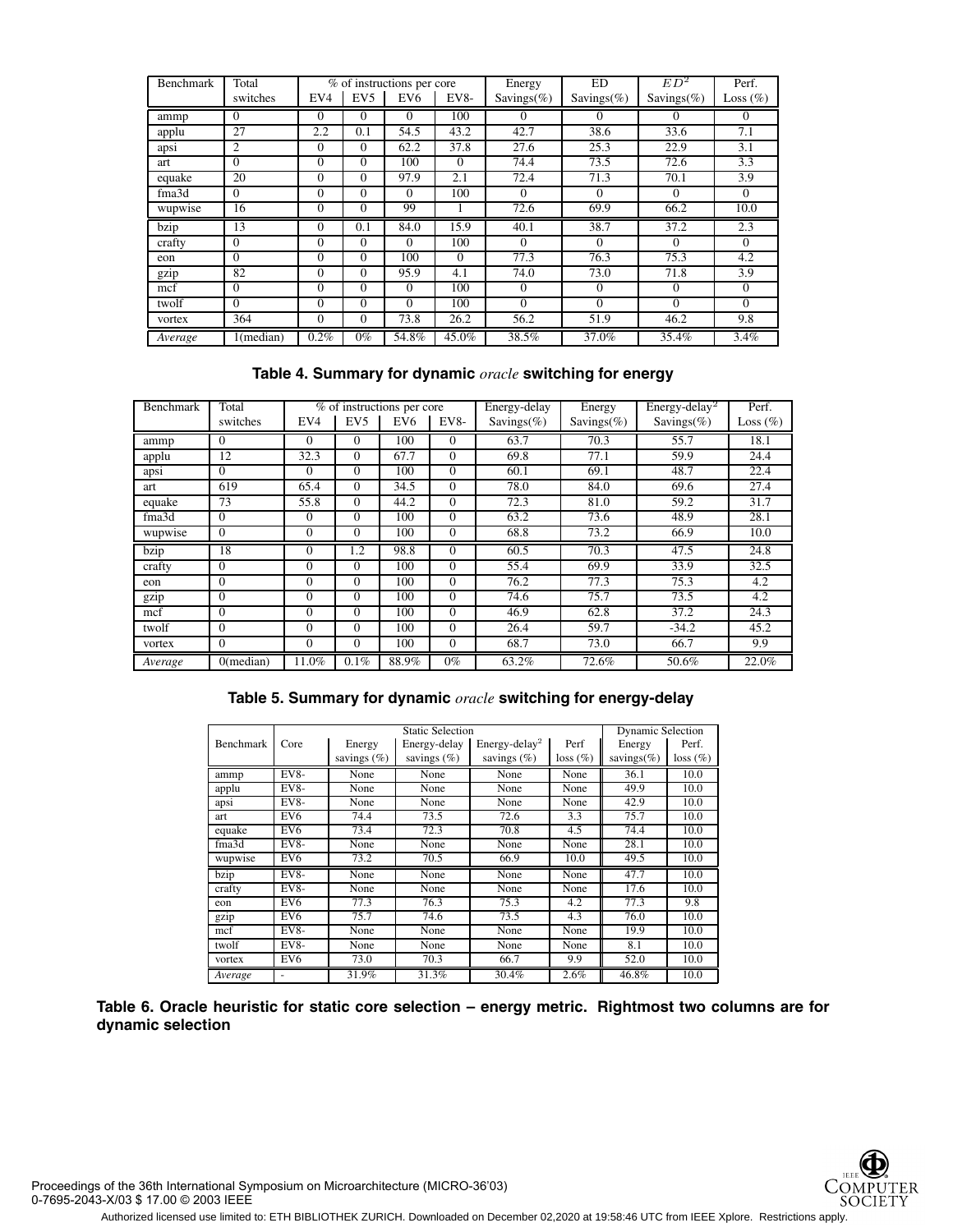simulations in this section account for both, although our switching intervals are long enough and switchings infrequent enough that the impact of both effects is under 1%.

In this section, we measure the effectiveness of several heuristics for selecting a core. The common elements of each of the heuristics are these: every 100 time intervals (one time interval consists of 1 million instructions in these experiments), one or more cores are sampled for five intervals each (with the results during the first interval ignored to avoid cold start effects). Based on measurements done during sampling, the heuristic selects one core. For the case when one other core is sampled, the switching overhead is incurred once if the new core is selected, or twice if the old core is chosen. The switching overhead is greater if more cores are sampled. The dynamic heuristics studied here are:

- **neighbor**. One of the two neighboring cores in the performance continuum is randomly selected for sampling. A switch is made if that core has lower energydelay over the sample interval than the current core over the last run interval.
- **neighbor-global**. Similar to neighbor, except that the selected core is the one that would be expected to produce the lowest accumulated energy-delay product to this point in the application's execution. In some cases this is different than the core that minimizes the energy-delay product for this interval.
- **random**. One other randomly-chosen core is sampled, and a switch is made if that core has lower energydelay over the sample interval.
- **all** All other cores are sampled.

The results are shown in Figure 4. The results are all normalized to EV8- values. This figure also includes oracle results for dynamic switching based on the energy-delay metric when core selection is not hampered with performance constraints. Lower bars for energy and energy-delay, and higher bars for performance are desirable.

Our heuristics achieve up to 93% of the energy-delay gains achieved by the oracle-based switcher, despite modeling the switching overhead, sampling overhead, and nonoracle selection. The performance degradation on applying our dynamic heuristics is, on average, *less* than the degradation found by the oracle-based scheme. Also, although not shown in the figure, there is a greater variety in core-usage between applications.

It should be noted that switching for this particular objective function is not heavy; thus, heuristics that find the best core quickly, and minimize sampling overhead after that, tend to work best. The best heuristic for a different objective function, or a dynamically varying objective function may be different. These results do show, however, that for



**heuristics - the last one is a constraint-less dynamic oracle**

a given objective function, very effective realtime and predictive core switching heuristics can be found.

## **4.5 Practical heterogeneous architectures**

Although our use of existing cores limits design and verification overheads, these overheads do scale with the number of distinct cores supported.

Some or our results indicate that in specific instances, two cores can introduce sufficient heterogeneity to produce significant gains. For example the (minimize energy, maintain performance within 10%) objective function relied heavily on the EV8- and the EV6 cores. The (energydelay, performance within 50%) objective function favored the EV6 and EV4. However, if the objective function is allowed to vary over time, or if the workload is more diverse than what we model, wider heterogeneity than 2 cores will be useful. Presumably, other objective functions than those we model may also use more than 2 cores.

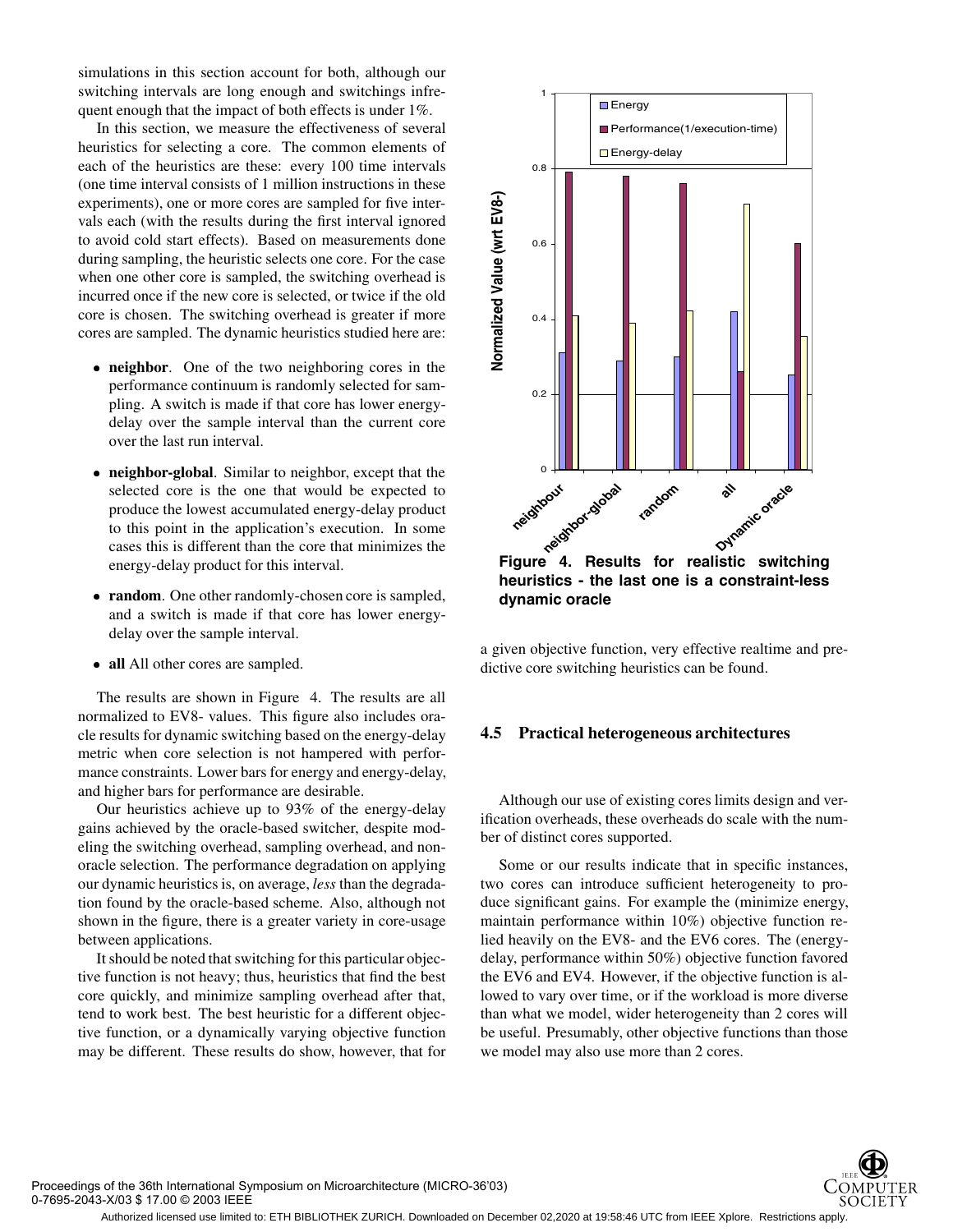# **5 Related Work**

There has been a large body of work on power-related optimizations for processor design. These can be broadly classified into two categories: (1) work that uses gating for power management, and (2) work that uses voltage and frequency scaling of the processor core to reduce power.

Gating-based power optimizations [6, 13, 14, 17, 20, 28, 29] provide the option to turn off (gate) portions of the processor core that are not useful to a workload. However, for all these techniques, gating benefits are limited by the granularity of structures that can be gated, the inability to change the overall size and complexity of the processor. Also, these designs are still susceptible to static leakage inefficiencies.

Chip-wide voltage and frequency scaling reduces the parameters of the entire core [16, 32]. While this reduces power, the power reductions are uniform – across both the portions of the core that are performance-critical for this workload as well as the portions of the core that are not. Furthermore, voltage and frequency scaling is fundamentally limited by the process technology in which the processor is built. Heterogeneous multi-core designs address both these deficiencies.

Fine-grained voltage/frequency scaling techniques using multiple clock domains have been proposed recently [21, 34] which obviate some of the disadvantages of conventional scaling-based techniques discussed elsewhere in this paper. However, similar to gating-based approaches, the benefits are likely to be limited by static leakage inefficiencies as well as the number of voltage domains that can be supported on a chip.

Core switching to reduce power was introduced previously in [26] and [27]. Recently, it has also been used for reducing power density [19] in a homogeneous multiplecore architecture, through the use of frequent core switches to idle processors.

Overall, having heterogeneous processor cores provides potentially greater power savings compared to previous approaches and greater flexibility and scalability of architecture design. Moreover, these previous approaches can still be used in a multi-core processor to greater advantage.

### **6 Summary and Conclusions**

This paper introduces and seeks to gain some insights into the energy benefits available for a new architecture, that of a heterogeneous set of cores on a single multi-core die, sharing the same ISA. The particular opportunity examined is a single application switching among cores to optimize some function of energy and performance.

We show that a sample heterogeneous multi-core design with four complexity-graded cores has the potential to increase energy efficiency (defined as energy-delay product, in this case) by a factor of three, in one experiment, without dramatic losses in performance. Energy efficiency improvements significantly outdistance chip-wide voltage/frequency scaling. It is shown that most of these gains are possible even by using as few as two cores.

This work demonstrates that there can be great advantage to diversity within an on-chip multiprocessor, allowing that architecture to adapt to the workload in ways that a uniform CMP cannot. A multi-core heterogeneous architecture can support a range of execution characteristics not possible in an adaptable single-core processor, even one that employs aggressive gating. Such an architecture can adapt not only to changing demands in a single application, but also to changing demands between applications, changing priorities or objective functions within a processor or between applications, or even changing operating environments.

These results indicate that not only is there significant potential for this style of architecture, but that reasonable runtime heuristics for switching cores, using limited runtime information, can achieve most of that potential.

# **Acknowledgments**

The authors would like to thank the anonymous reviewers for their useful comments. This work was supported in part by NSF Grant No. CCR-0105743, an HP internship, and a grant from the Semiconductor Research Corporation (contract 2001-HJ-897).

## **References**

- [1] International Technology Roadmap for Semiconductors 2002, http://public.itrs.net.
- [2] Alpha 21064 and Alpha 21064A: Hardware Reference Manual. Digital Equipment Corporation, 1992.
- [3] Alpha 21164 Microprocessor:Hardware Reference Manual. Digital Equipment Corporation, 1998.
- [4] Alpha 21264/EV6 Microprocessor:Hardware Reference Manual. Compaq Corporation, 1998.
- [5] Intel Pentium 4 Processor in the 423-pin Package Thermal Design Guidelines. Nov. 2000.
- [6] D. H. Albonesi. Selective cache-ways: On demand cache resource allocation. In *International Symposium on Microarchitecture*, Nov. 1999.
- [7] W. Bowhill *et al*. A 300-MHz 64-b quad-issue CMOS microprocessor. In *ISSCC Digest of Technical Papers*, Feb. 1995.
- [8] D. Brooks, V. Tiwari, and M. Martonosi. Wattch: A framework for architectural-level power analysis and optimizations. In *International Symposium on Computer Architecture*, June 2000.
- [9] J. Burns and J.-L. Gaudiot. SMT layout overhead and scalability. In *IEEE Transactions on Parallel and Distributed Systems, Vol 13, No. 2*, Feb. 2002.